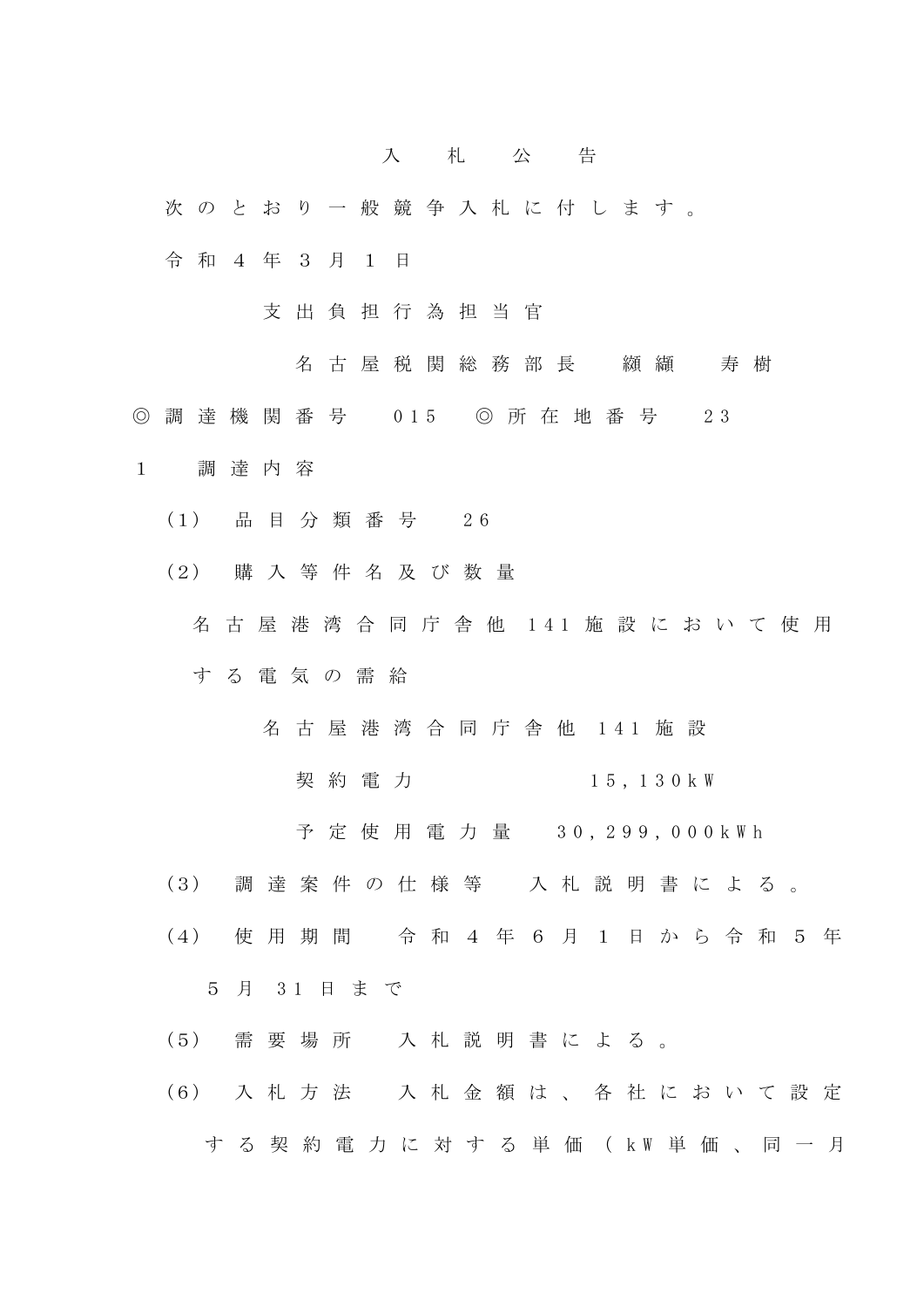に お い て は 、 単 一 の も の と す る 。) 及 び 使 用 電 力 に 対 す る 単 価 ( k W h 単 価 、 同 一 月 に お い て は 、 単 一 の も の と す る 。) を 根 拠 ( 小 数 点 以 下 を 含 む こ と が で き る 。) と し 、 当 関 が 提 示 す る 契 約 電 力 及 び 予 定 使 用 電 力 量 の 対 価 を 入 札 金 額 と す る こ と 。

な お 、 落 札 決 定 に 当 た っ て は 、 入 札 書 に 記 載 さ れ た 金 額 に 当 該 金 額 の 1 0 % に 相 当 す る 額 を 加 算 し た 金 額 ( 当 該 金 額 に 1 円 未 満 の 端 数 が あ る と き は 、 そ の 端 数 金 額 を 切 り 捨 て る も の と す る 。) を も っ て 落 札 価 格 と す る の で 、 入 札 者 は 、 消 費 税 に 係 る 課 税 事 業 者 で あ る か 免 税 事 業 者 で あ る か を 問 わ ず 、 見 積 も っ た 金 額 の 1 1 0 分 の 100 に 相 当 す る 金 額 を 入 札 書 に 記載すること。

- 2 競 争 参 加 資 格
	- (1) 予 算 決 算 及 び 会 計 令 第 7 0 条 の 規 定 に 該 当 し な い 者 で あ る こ と 。 な お 、 未 成 年 者 、 被 保 佐 人 又 は 被 補 助 人 で あ っ て 、 契 約 締 結 の た め に 必 要 な 同 意 を 得 て い る 者 は 、 同 条 中 、 特 別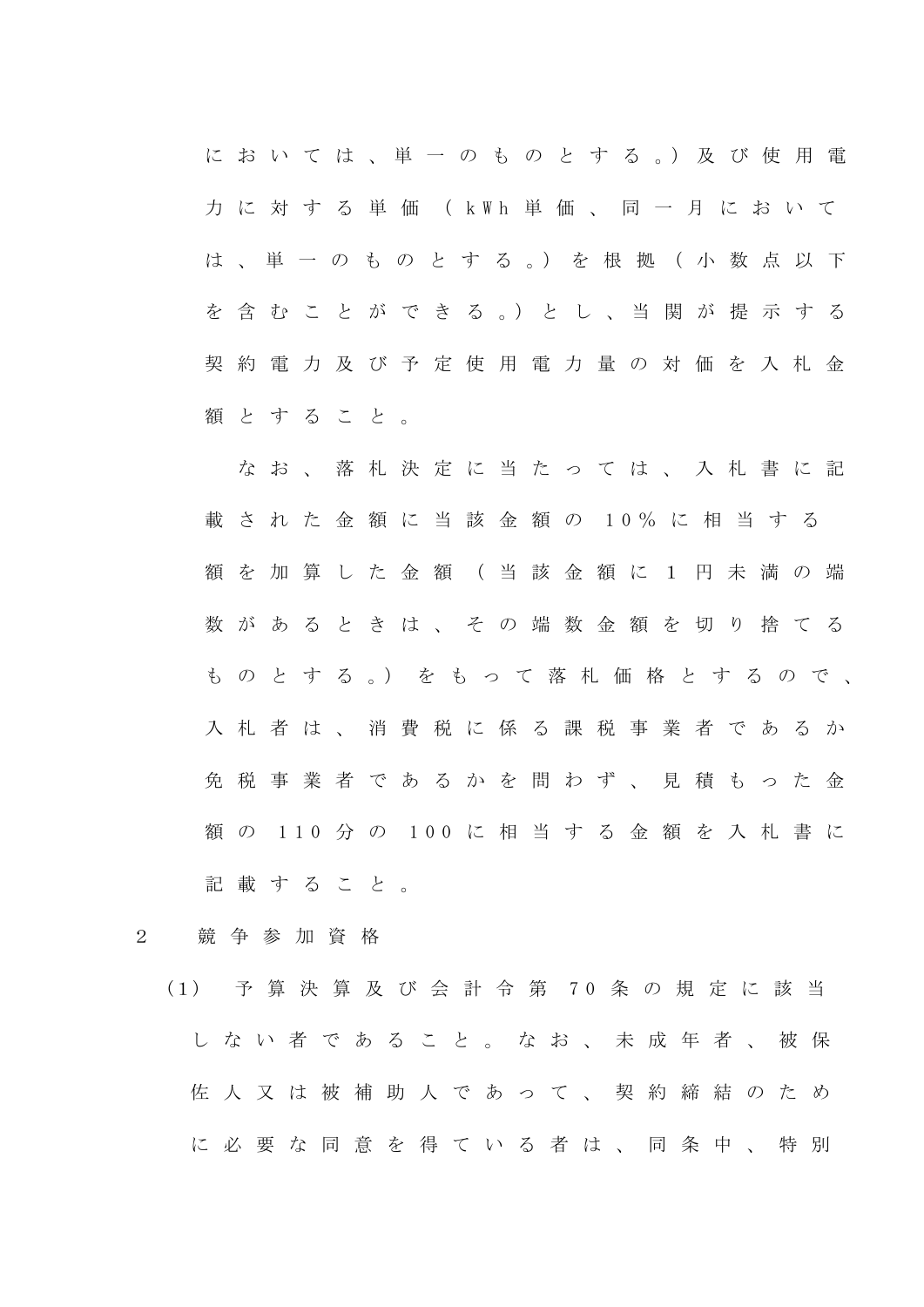の 理 由 が あ る 場 合 に 該 当 す る 。

- (2) 予 算 決 算 及 び 会 計 令 第 7 1 条 の 規 定 に 該 当 し な い 者 で あ る こ と 。
- (3) 令 和 4 ・ 5 ・ 6 年 度 財 務 省 競 争 参 加 資 格 ( 全 省 庁 統 一 資 格 ) に お い て 、 業 種 区 分 が 「 物 品 の 製 造 」 又 は 「 物 品 の 販 売 」 で 「 A 」、「B」、 「 C 」 又 は 「 D 」 等 級 に 格 付 さ れ 、 東 海 ・ 北 陸 地 区 の 競 争 参 加 資 格 を 有 す る 者 、 又 は 当 該 競 争 参 加 資 格 を 有 し て い な い 者 で 、 入 札 書 の 受 領 期 限 ま で に 競 争 参 加 資 格 審 査 を 受 け 、 競 争 参 加 資 格 者 名 簿 に 登 載 さ れ 、 当 該 等 級 に 格 付 さ れ た 者 で あ る こ と 。
- (4) 各 省 各 庁 か ら 指 名 停 止 等 を 受 け て い な い 者 ( 支 出 負 担 行 為 担 当 官 が 特 に 認 め る 者 を 含 む 。) で あ る こ と 。
- (5) 経 営 の 状 況 又 は 信 用 度 が 極 度 に 悪 化 し て い な い と 認 め ら れ る 者 で あ り 、 適 正 な 契 約 の 履 行 が 確 保 さ れ る 者 で あ る こ と 。
- (6) 電 気 事 業 法 第 2 条 の 2 の 規 定 に 基 づ き 、 小 売電気事業の登録を受けている 者であること。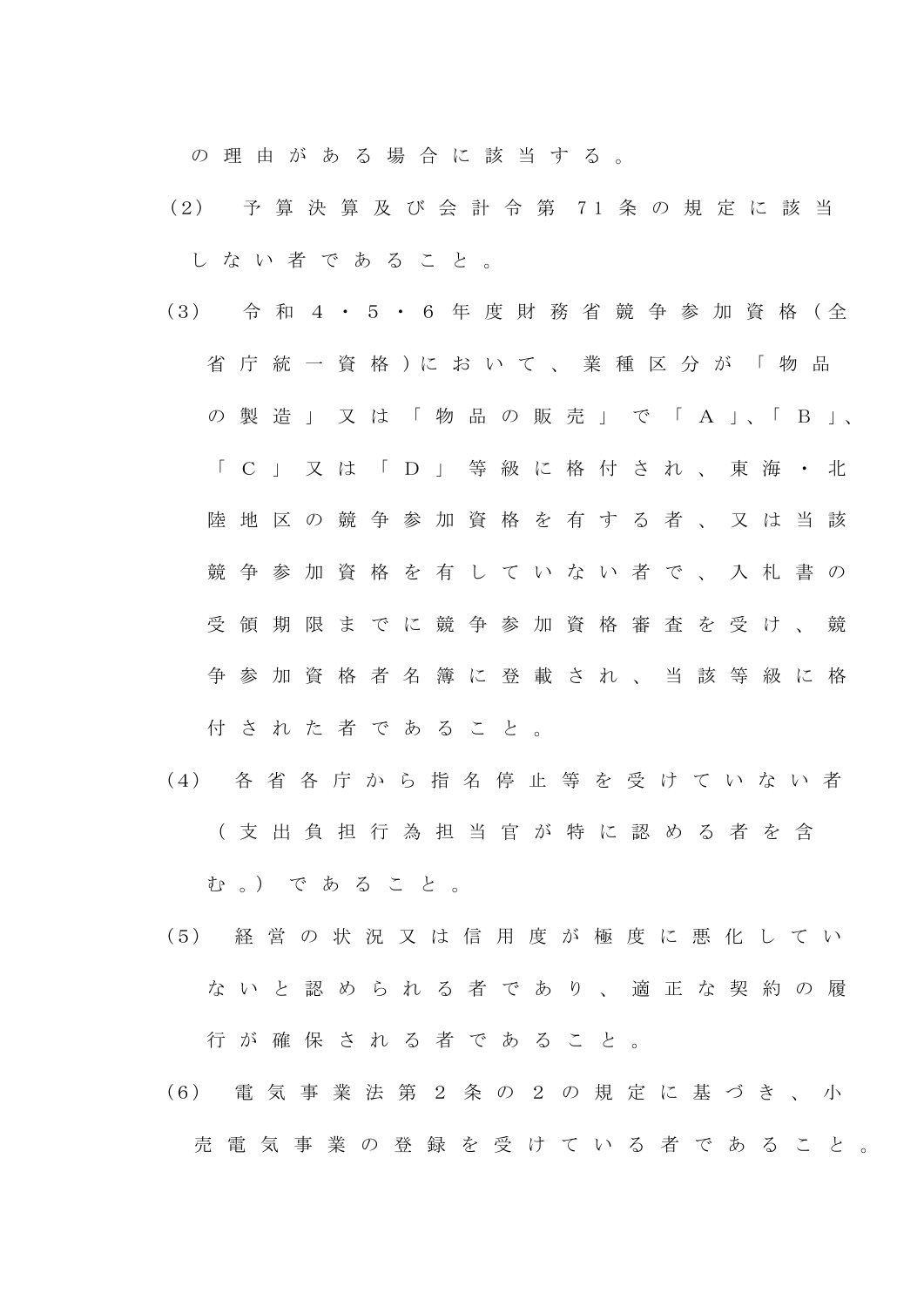(7) 省 C O 2 化 の 要 素 を 考 慮 す る 観 点 か ら 、 入 札 説 明 書 に 記 載 す る 基 準 を 満 た す こ と 。

- 3 入 札 書 の 提 出 場 所 等
	- (1) 入 札 書 の 提 出 場 所 、 契 約 条 項 を 示 す 場 所 及 び 問 い 合 わ せ 先
		- 〒 4 5 5 ― 8535 名 古 屋 市 港 区 入 船 二 丁 目 3 番
		- 1 2 号 名 古 屋 港 湾 合 同 庁 舎 名 古 屋 税 関
		- 総 務 部 会計課 庁 務 係 猪 野 誠
		- 電 話 0 5 2 6 5 4 4 119
	- (2) 入 札 説 明 書 の 交 付 方 法
		- 入 札 説 明 書 は 、「 政 府 電 子 調 達 シ ス テ ム 」 を 利 用 し て 取 得 す る こ と 。
		- 紙 に よ る 交 付 を 希 望 す る 場 合 の 交 付 場 所 及 び
		- 問 い 合 わ せ 先 は (1)の と お り 。
	- (3) 入 札 書 の 受 領 期 限
		- 令 和 4 年 4 月 22 日 17 時 30 分
	- (4) 開 札 の 日 時 及 び 場 所

令 和 4 年 4 月 25 日 10 時 00 分

- 名 古 屋 港 湾 合 同 庁 舎 7 階 会 計 課 入 札 室
- (5) (3) 及 び (4) に つ い て は 、 電 子 調 達 シ ス テ ム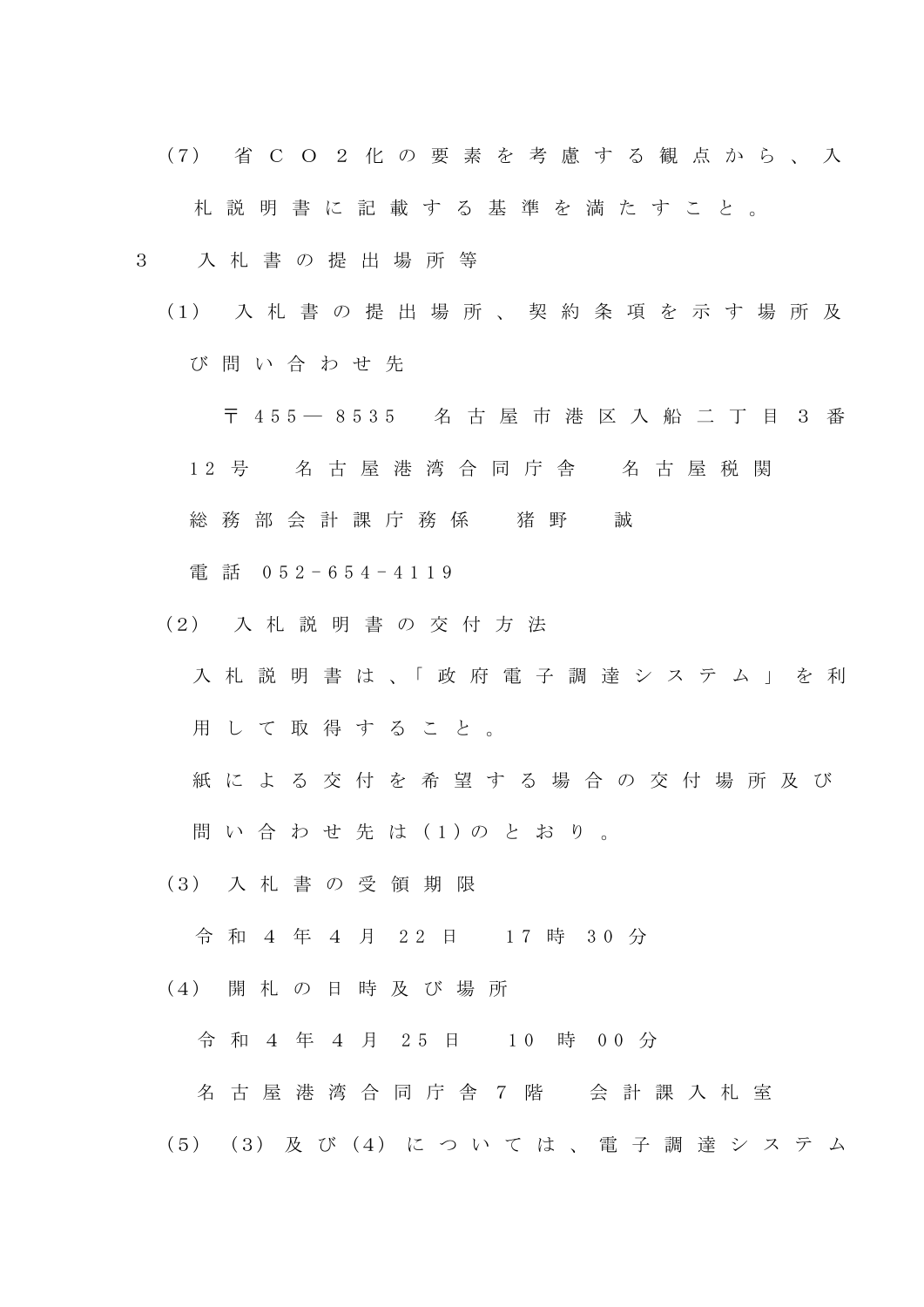に お い て シ ス テ ム 障 害 が 発 生 し た 場 合 に は 、

別 途 通 知 す る 日 時 に 変 更 す る 場 合 が あ る 。

4 電 子 調 達 シ ス テ ム の 利 用

 本 件 は 、 府 省 共 通 の 電 子 調 達 シ ス テ ム を 利 用 し た 応 札 及 び 入 開 札 手 続 き に よ り 実 施 す る も の と す る 。 但 し 、 紙 に よ る 入 札 書 の 提 出 も 可 と す る 。 詳 細 に つ い て は 、 入 札 説 明 書 の と お り 。

- 5 そ の 他
	- (1) 入 札 及 び 契 約 手 続 に お い て 使 用 す る 言 語 及 び 通 貨 日 本 語 及 び 日 本 国 通 貨 に 限 る 。
	- (2) 入 札 保 証 金 及 び 契 約 保 証 金 の 免 除 。
	- (3) 入 札 の 無 効 本 公 告 に 示 し た 競 争 参 加 資 格
		- の な い 者 の 提 出 し た 入 札 書 及 び 入 札 に 関 す る

条 件 に 違 反 し た 入 札 書 は 無 効 と す る 。

- (4) 契 約 書 作 成 の 要 否 の 要 。
- (5) 落 札 者 の 決 定 方 法 予 算 決 算 及 び 会 計 令 第 7 9 条 の 規 定 に 基 づ い て 作 成 さ れ た 予 定 価 格 の 制 限 の 範 囲 内 で 最 低 の 価 格 を も っ て 有 効 な 入 札 を 行 っ た 者 を 落 札 者 と す る 。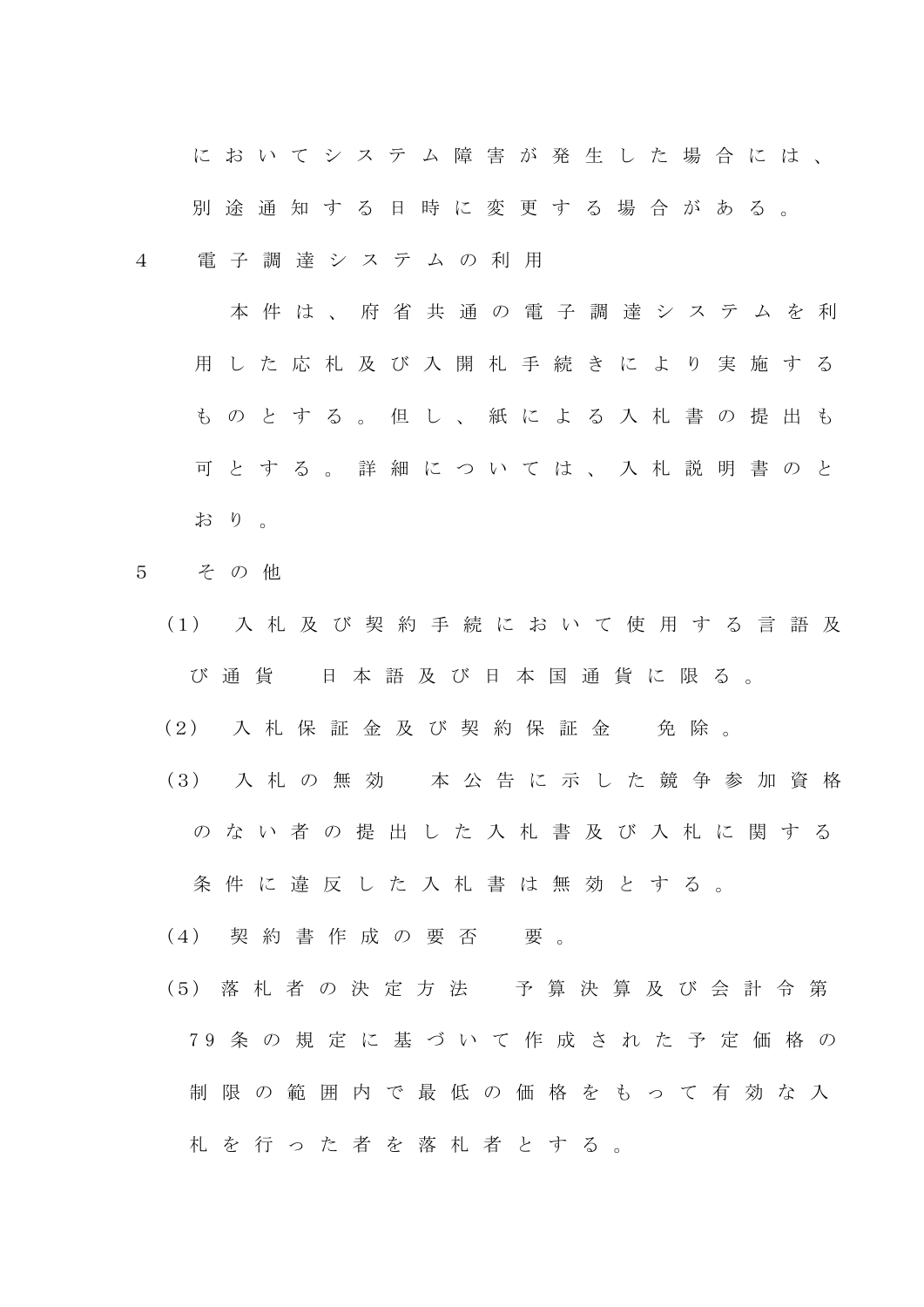(6) 手続における交渉の有無 無。

- (7) 競 争 参 加 資 格 の 申 請 の 時 期 及 び 場 所 ― 「 競 争 参 加 者 の 資 格 に 関 す る 公 示 」( 令 和 3 年 3 月 3 1 日 付 官 報 ) に 記 載 さ れ て い る 時 期 及 び 場 所 の と お り 。
- (8) 詳 細 は 入 札 説 明 書 に よ る 。
- 6 S u m m a r y
	- (1) Official in charge of disbursement of the procuring entity : KOKETSU Hiroki, Director of the Coordination Division, Nagoya Customs.
	- (2) Classification of the products to be p r o c u r e d : 2 6
	- (3) Nature and quantity of the products to be p u r c h a s e d :

Electricity to be used in 142 office b u i l d i n g s .

Contract Demand 15, 130 kW, The estimated e l e c t r i c i t y 30, 2 9 9 , 0 0 0 k W h

(4) Period of service : From 1 June, 2022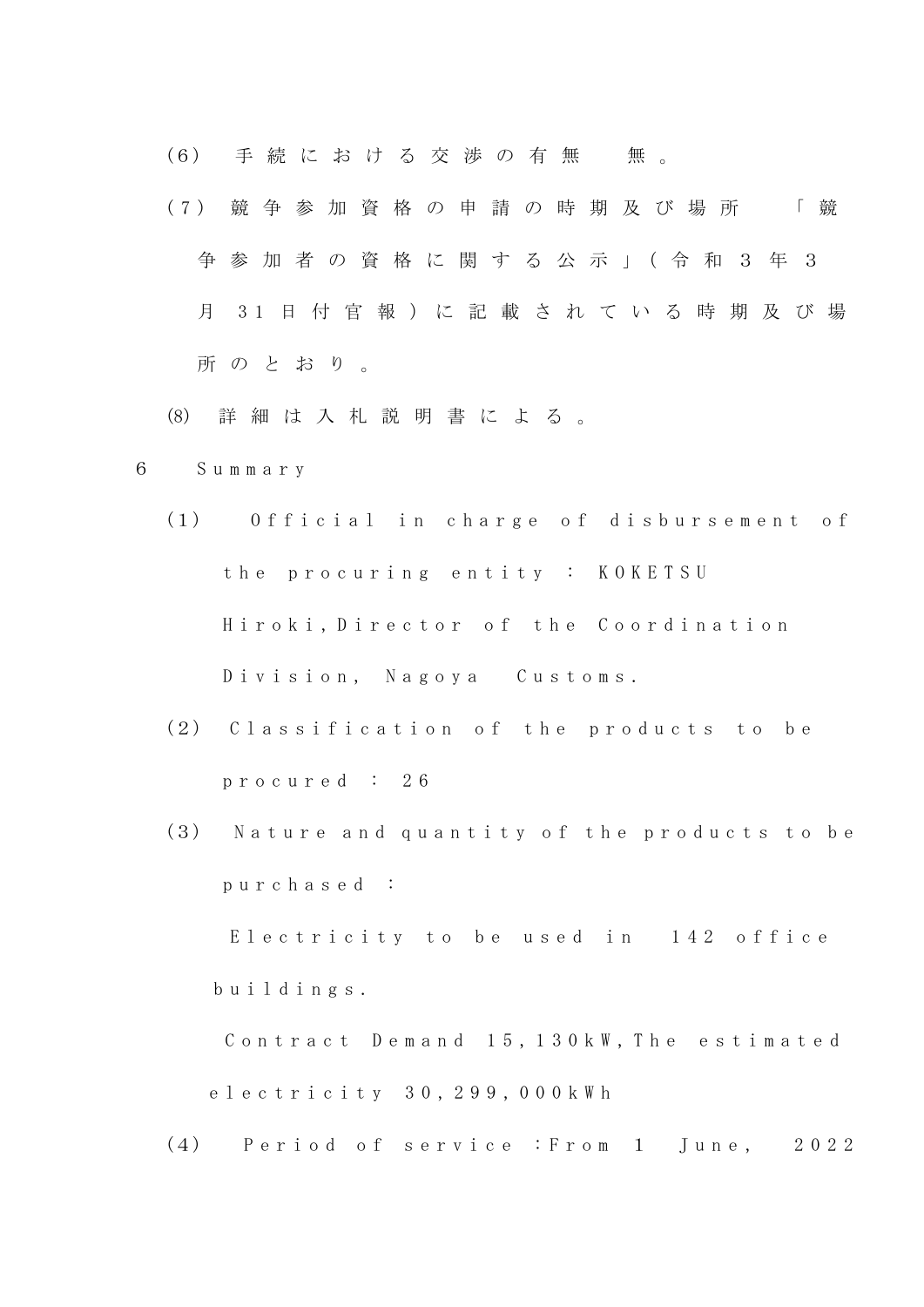t h r o u g h 3 1 M a y , 2 0 2 3 .

- (5) Place of service: As in the tender d o c u m e n t a t i o n .
- (6) Q u a l i f i c a t i o n f o r p a r t i c i p a t i n g i n t h e t e n d e r i n g p r o c e d u r e s : S u p p l i e r s e l i g i b l e for participating in the proposed tender are those who shall :
	- ① N o t c o m e u n d e r A r t i c l e 7 0 o f t h e Cabinet Order concerning the Budget, Auditing and Accounting. Furthermore, minors, person under Conservatorship or person under Assistance that have o b t a i n e d t h e c o n s e n t n e c e s s a r y f o r c o n c l u d ing a c o n t r a c t m a y b e a p p l i c a b l e under cases of special reasons within the said clause.
	- ② N o t c o m e u n d e r A r t i c l e 7 1 o f the Cabinet Order concerning the Budget, Auditing and Accounting.

③ H a v e G r a d e " A , B , C o r D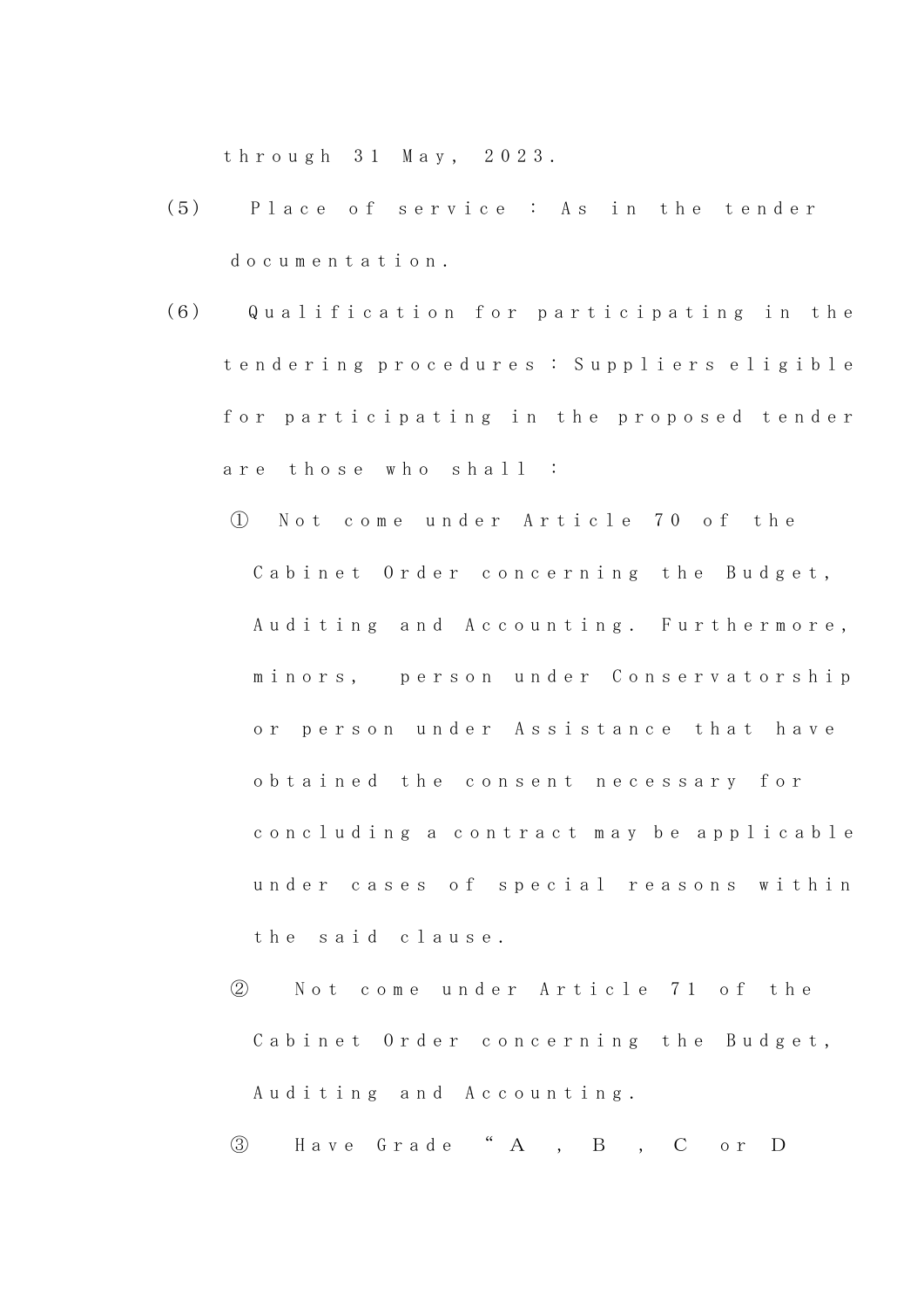Manufacture or Sale" in terms of the qualification for participating in t e n d e r s b y O r g a n i z a t i o n s i n T o k a i · Hokuriku area related to the Ministry of Finance in the fiscal years, 2022, 2023 and 2024 (Single qualification for e v e r y m i n i s t r y a n d a g e n c y )

- ④ H a v e n o t r e c e i v e d s u s p e n s i o n o f designated contractor status, etc, from any ministry or agency (including person specially qualified by officials in charge of disbursement of the procuring e n t i t y ) .
- ⑤ A p e r s o n w h o s e b u s i n e s s s i t u a t i o n o r trustworthiness is deemed not to have significantly deteriorated and whose proper performance of a contract can be g u a r a n t e e d .
- ⑥ H a v e r e g i s t e r e d i n a c c o r d a n c e w i t h article  $2 - 2$ , of the Electricity